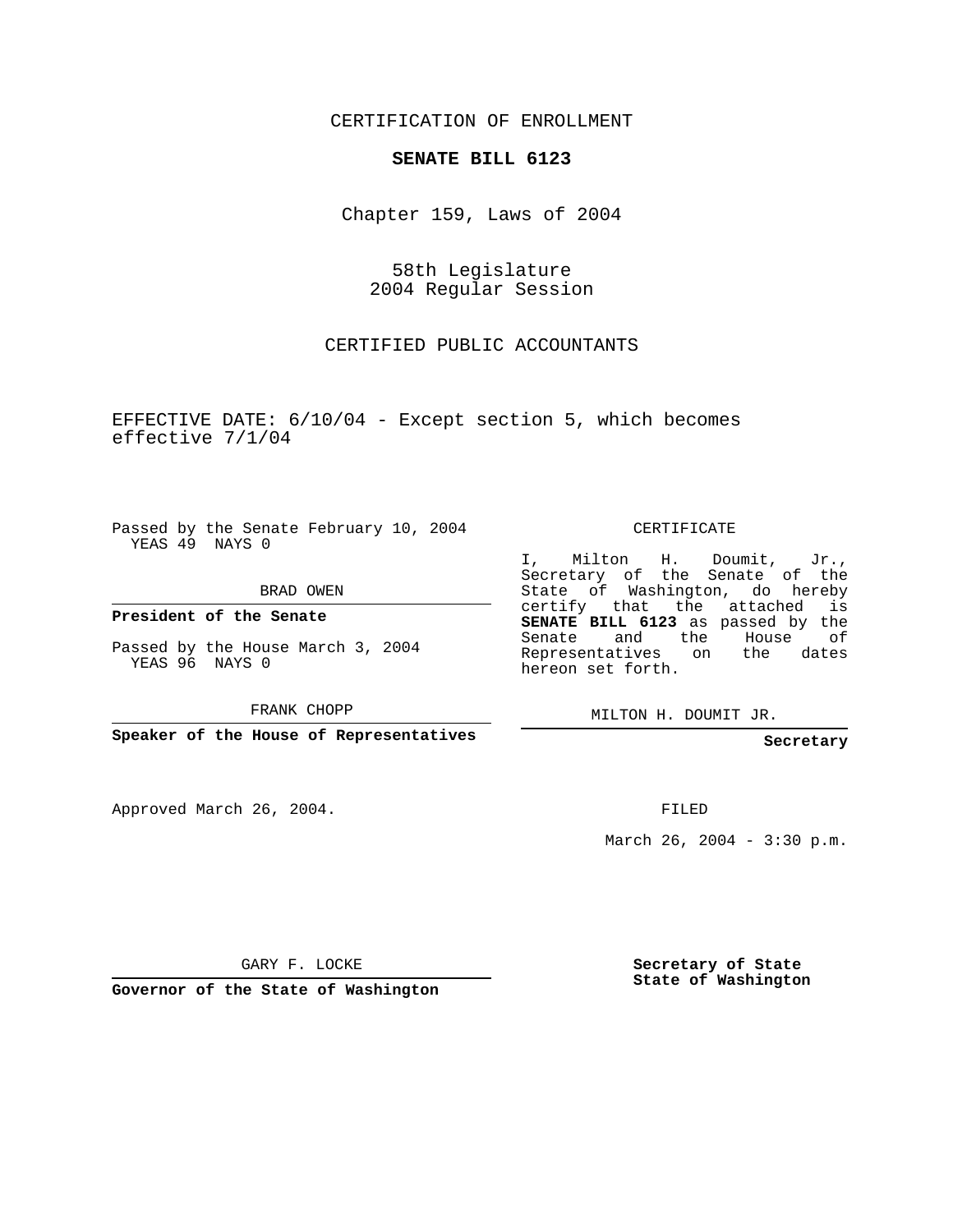## **SENATE BILL 6123** \_\_\_\_\_\_\_\_\_\_\_\_\_\_\_\_\_\_\_\_\_\_\_\_\_\_\_\_\_\_\_\_\_\_\_\_\_\_\_\_\_\_\_\_\_

\_\_\_\_\_\_\_\_\_\_\_\_\_\_\_\_\_\_\_\_\_\_\_\_\_\_\_\_\_\_\_\_\_\_\_\_\_\_\_\_\_\_\_\_\_

Passed Legislature - 2004 Regular Session

**State of Washington 58th Legislature 2004 Regular Session**

**By** Senators Carlson, Keiser, Winsley and Spanel; by request of State Board of Accountancy

Read first time 01/12/2004. Referred to Committee on Financial Services, Insurance & Housing.

 AN ACT Relating to modifying the public accountancy act but only with respect to: Expanding board member term limits, extending the experience look-back period for certificate holders, allowing out-of- state CPAs to qualify for a license with three years of public practice experience during the immediate past five years, expanding sanctioning authority over imposters and exam cheaters, and establishing a penalty for imposters whose license or certificate has been suspended or revoked; amending RCW 18.04.035, 18.04.105, 18.04.180, and 18.04.295; reenacting and amending RCW 18.04.370; prescribing penalties; and providing an effective date.

BE IT ENACTED BY THE LEGISLATURE OF THE STATE OF WASHINGTON:

 **Sec. 1.** RCW 18.04.035 and 2001 c 294 s 3 are each amended to read as follows:

 (1) There is created a board of accountancy for the state of Washington to be known as the Washington state board of accountancy. Effective June 30, 2001, the board shall consist of nine members appointed by the governor. Members of the board shall include six persons who have been licensed in this state continuously for the previous ten years. Three members shall be public members qualified to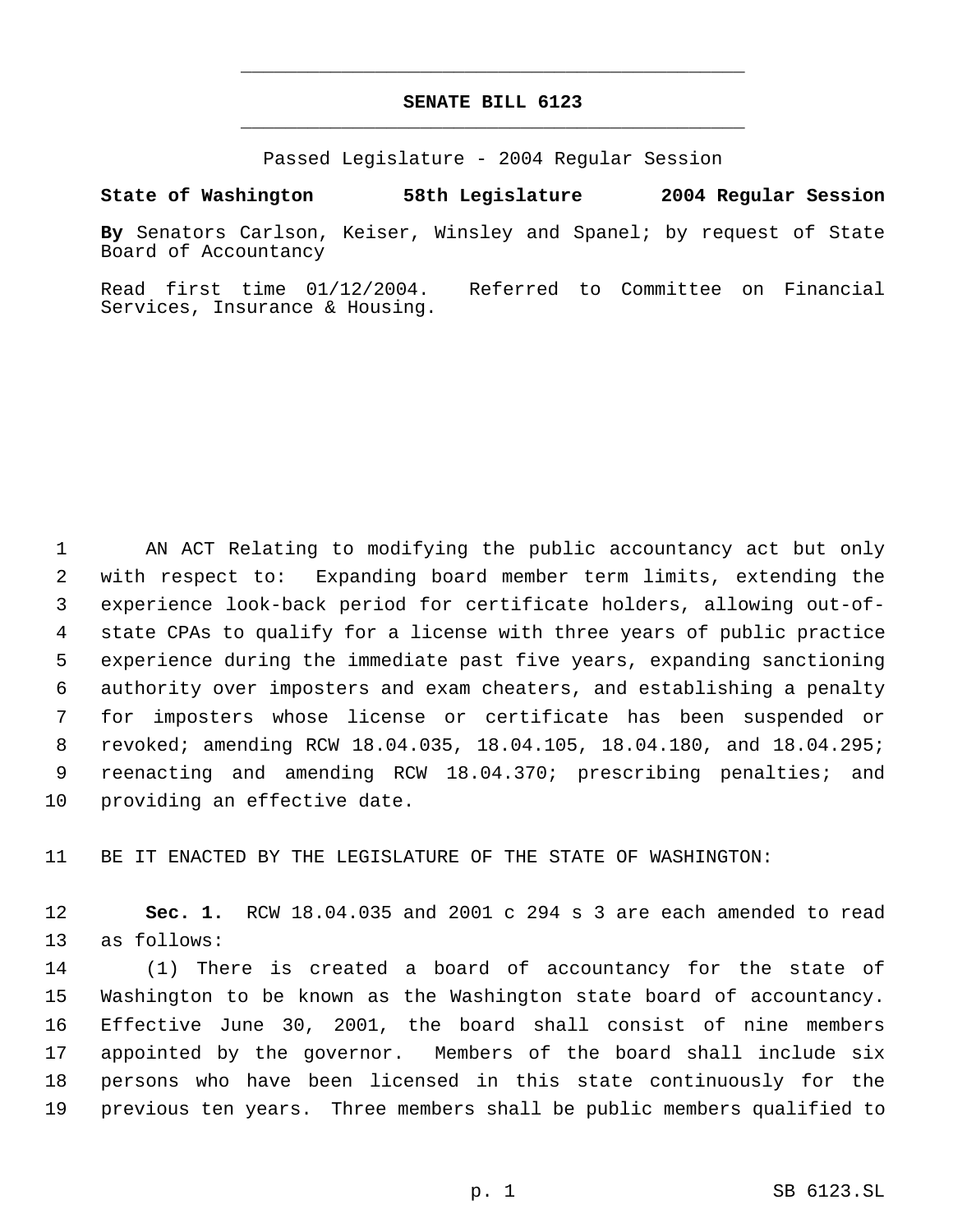judge whether the qualifications, activities, and professional practice of those regulated under this chapter conform with standards to protect the public interest, including one public member qualified to represent the interests of clients of individuals and firms licensed under this chapter.

 (2) The members of the board shall be appointed by the governor to a term of three years. Vacancies occurring during a term shall be filled by appointment for the unexpired term. Upon the expiration of a member's term of office, the member shall continue to serve until a successor has been appointed and has assumed office. The governor shall remove from the board any member whose license to practice has been revoked or suspended and may, after hearing, remove any member of the board for neglect of duty or other just cause. No person who has 14 served  $((two))$  three successive complete terms is eligible for reappointment. Appointment to fill an unexpired term is not considered a complete term. In order to stagger their terms, of the two new appointments made to the board upon June 11, 1992, the first appointed member shall serve a term of two years initially.

 **Sec. 2.** RCW 18.04.105 and 2001 c 294 s 7 are each amended to read as follows:

 (1) A license to practice public accounting shall be granted by the board to any person:

 (a) Who is of good character. Good character, for purposes of this section, means lack of a history of dishonest or felonious acts. The board may refuse to grant a license on the ground of failure to satisfy this requirement only if there is a substantial connection between the lack of good character of the applicant and the professional and ethical responsibilities of a licensee and if the finding by the board of lack of good character is supported by a preponderance of evidence. When an applicant is found to be unqualified for a license because of a lack of good character, the board shall furnish the applicant a statement containing the findings of the board and a notice of the applicant's right of appeal;

 (b) Who has met the educational standards established by rule as the board determines to be appropriate;

(c) Who has passed an examination;

(d) Who has had one year of experience which is gained: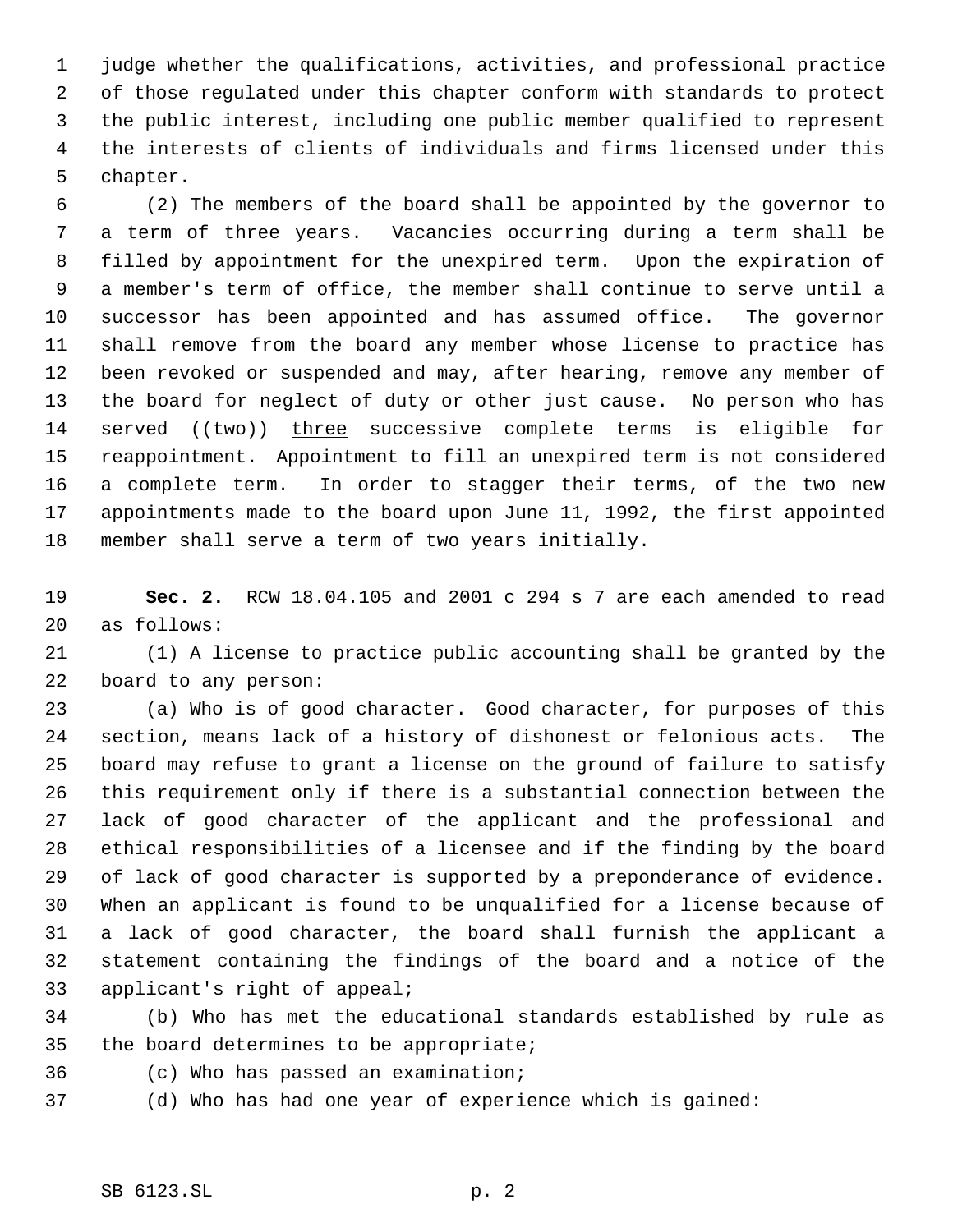(i) Through the use of accounting, issuing reports on financial statements, management advisory, financial advisory, tax, tax advisory, or consulting skills;

 (ii) While employed in government, industry, academia, or public practice; and

 (iii) Meeting the competency requirements in a manner as determined by the board to be appropriate and established by board rule; and

 (e) Who has paid appropriate fees as established by rule by the board.

10 (2) The examination described in subsection  $(1)(c)$  of this section shall test the applicant's knowledge of the subjects of accounting and auditing, and other related fields the board may specify by rule. The time for holding the examination is fixed by the board and may be changed from time to time. The board shall prescribe by rule the methods of applying for and taking the examination, including methods for grading examinations and determining a passing grade required of an applicant for a license. The board shall to the extent possible see to it that the grading of the examination, and the passing grades, are uniform with those applicable to all other states. The board may make use of all or a part of the uniform certified public accountant examination and advisory grading service of the American Institute of Certified Public Accountants and may contract with third parties to perform administrative services with respect to the examination as the board deems appropriate to assist it in performing its duties under this chapter. The board shall establish by rule provisions for transitioning to a new examination structure or to a new media for administering the examination.

 (3) The board shall charge each applicant an examination fee for the initial examination or for reexamination. The applicable fee shall be paid by the person at the time he or she applies for examination, reexamination, or evaluation of educational qualifications. Fees for examination, reexamination, or evaluation of educational qualifications shall be determined by the board under chapter 18.04 RCW. There is established in the state treasury an account to be known as the certified public accountants' account. All fees received from candidates to take any or all sections of the certified public accountant examination shall be used only for costs related to the examination.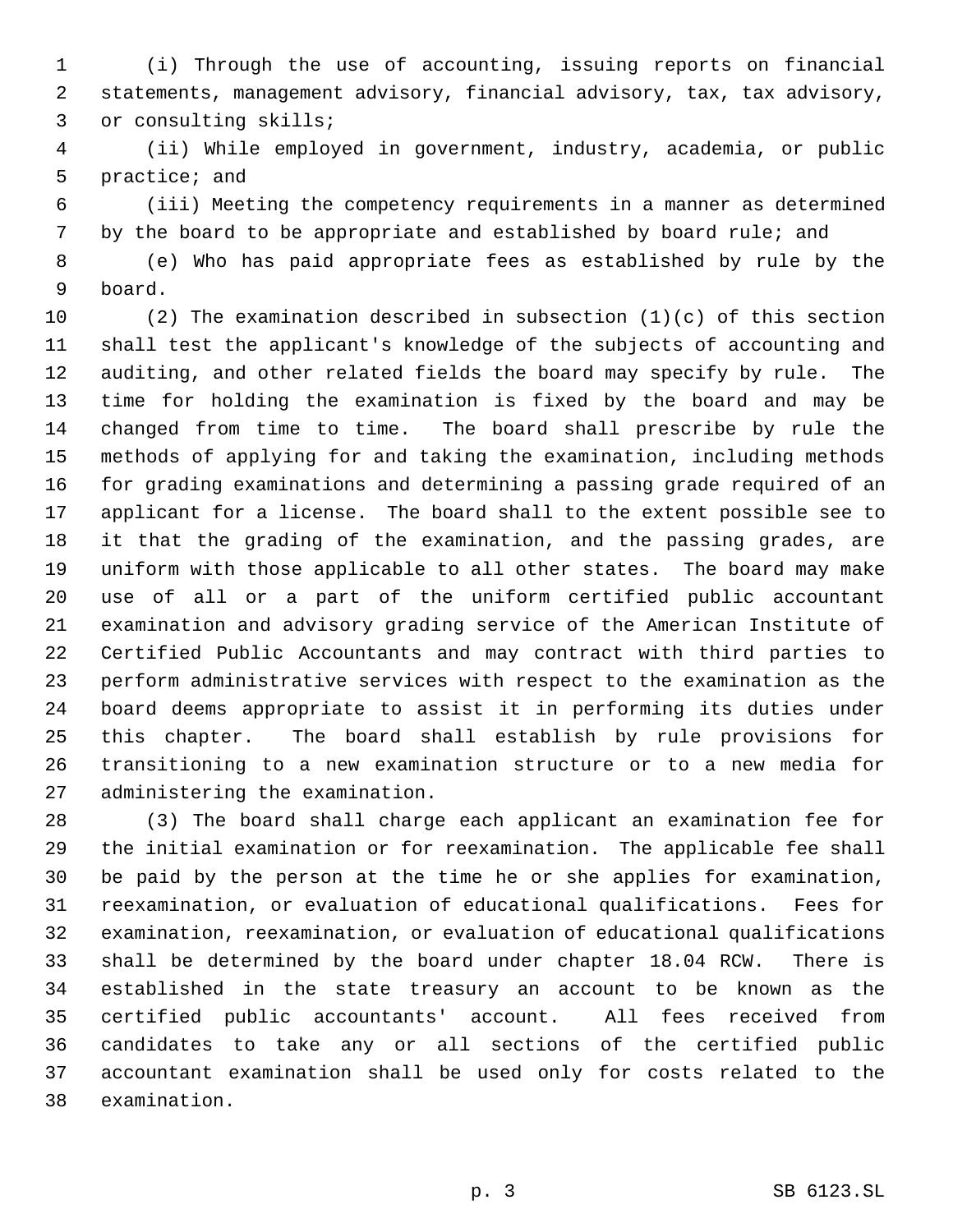(4) Persons who on June 30, 2001, held valid certificates previously issued under this chapter shall be deemed to be certificate holders, subject to the following:

 (a) Certificate holders may, prior to June 30, ((2004)) 2006, petition the board to become licensees by documenting to the board that they have gained one year of experience through the use of accounting, issuing reports on financial statements, management advisory, financial advisory, tax, tax advisory, or consulting skills, without regard to the eight-year limitation set forth in (b) of this subsection, while employed in government, industry, academia, or public practice.

 (b) Certificate holders who do not petition to become licensees 12 prior to June 30, ((2004)) 2006, may after that date petition the board to become licensees by documenting to the board that they have one year of experience acquired within eight years prior to applying for a license through the use of accounting, issuing reports on financial statements, management advisory, financial advisory, tax, tax advisory, or consulting skills in government, industry, academia, or public practice.

 (c) Certificate holders who petition the board pursuant to (a) or (b) of this subsection must also meet competency requirements in a manner as determined by the board to be appropriate and established by board rule.

 (d) Any certificate holder petitioning the board pursuant to (a) or (b) of this subsection to become a licensee must submit to the board satisfactory proof of having completed an accumulation of one hundred twenty hours of CPE during the thirty-six months preceding the date of filing the petition.

 (e) Any certificate holder petitioning the board pursuant to (a) or (b) of this subsection to become a licensee must pay the appropriate fees established by rule by the board.

 (5) Certificate holders shall comply with the prohibition against the practice of public accounting in RCW 18.04.345.

 (6) Persons who on June 30, 2001, held valid certificates previously issued under this chapter are deemed to hold inactive certificates, subject to renewal as inactive certificates, until they have petitioned the board to become licensees and have met the requirements of subsection (4) of this section. No individual who did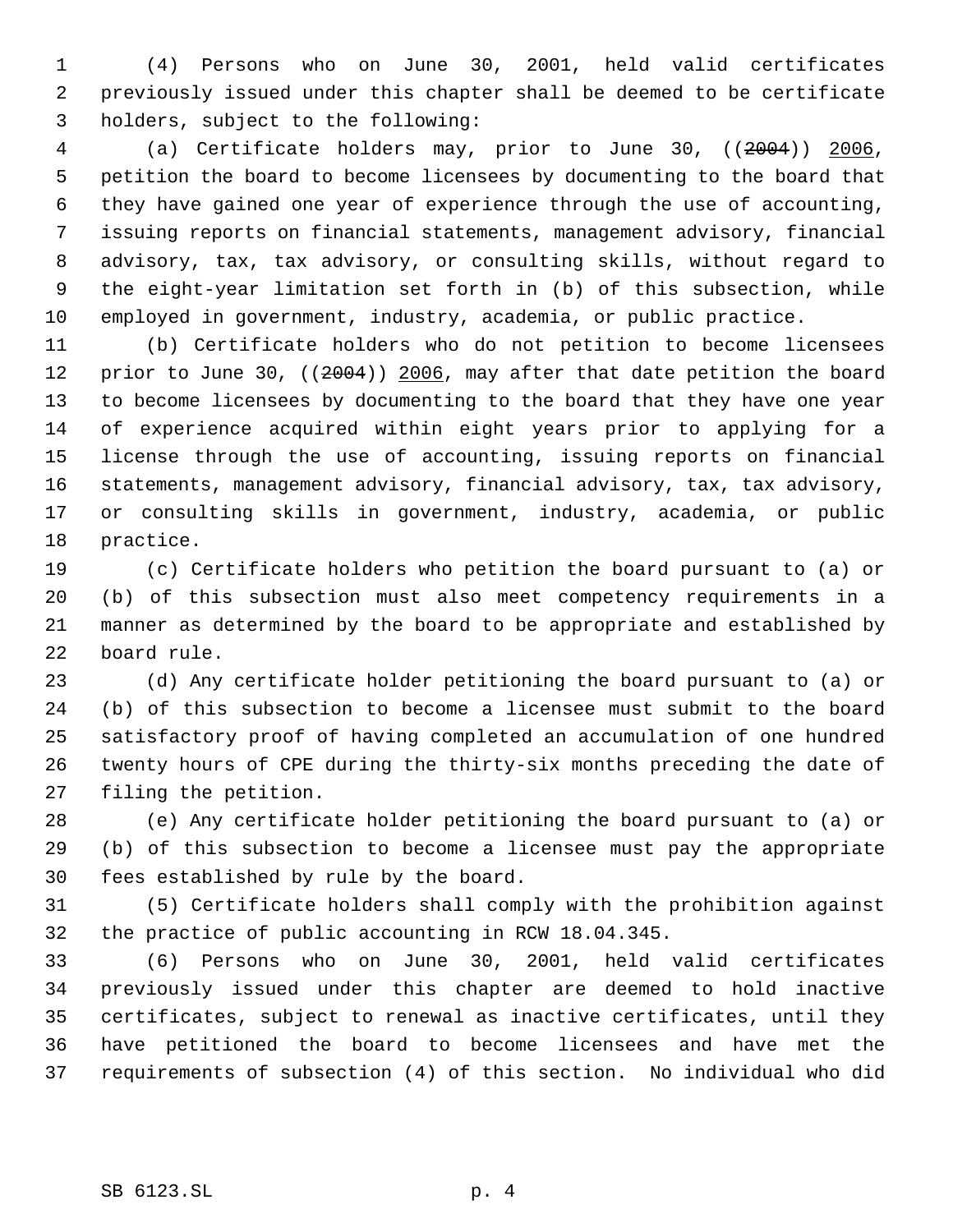not hold a valid certificate before July 1, 2001, is eligible to obtain an inactive certificate.

 (7) Persons deemed to hold inactive certificates under subsection (6) of this section shall comply with the prohibition against the practice of public accounting in subsection (8)(b) of this section and RCW 18.04.345, but are not required to display the term inactive as part of their title, as required by subsection (8)(a) of this section until renewal. Certificates renewed to any persons after June 30, 2001, are inactive certificates and the inactive certificate holders are subject to the requirements of subsection (8) of this section.

(8) Persons holding an inactive certificate:

 (a) Must use or attach the term "inactive" whenever using the title CPA or certified public accountant or referring to the certificate, and print the word "inactive" immediately following the title, whenever the title is printed on a business card, letterhead, or any other document, including documents published or transmitted through electronic media, 17 in the same font and font size as the title; and

(b) Are prohibited from practicing public accounting.

 **Sec. 3.** RCW 18.04.180 and 2001 c 294 s 8 are each amended to read as follows:

 (1) The board shall issue a license to a holder of a certificate/valid license issued by another state that entitles the holder to practice public accountancy, provided that:

 (a) Such state makes similar provision to grant reciprocity to a holder of a valid certificate or license in this state;

(b) The applicant meets the CPE requirements of RCW 18.04.215(5);

 (c) The applicant meets the good character requirements of RCW 18.04.105(1)(a); and

 (d) The applicant passed the examination required for issuance of his or her certificate or license with grades that would have been passing grades at that time in this state and meets all current requirements in this state for issuance of a license at the time application is made; or at the time of the issuance of the applicant's license in the other state, met all the requirements then applicable in this state; or has three years of experience within the five years 36 immediately preceding application or had five years of experience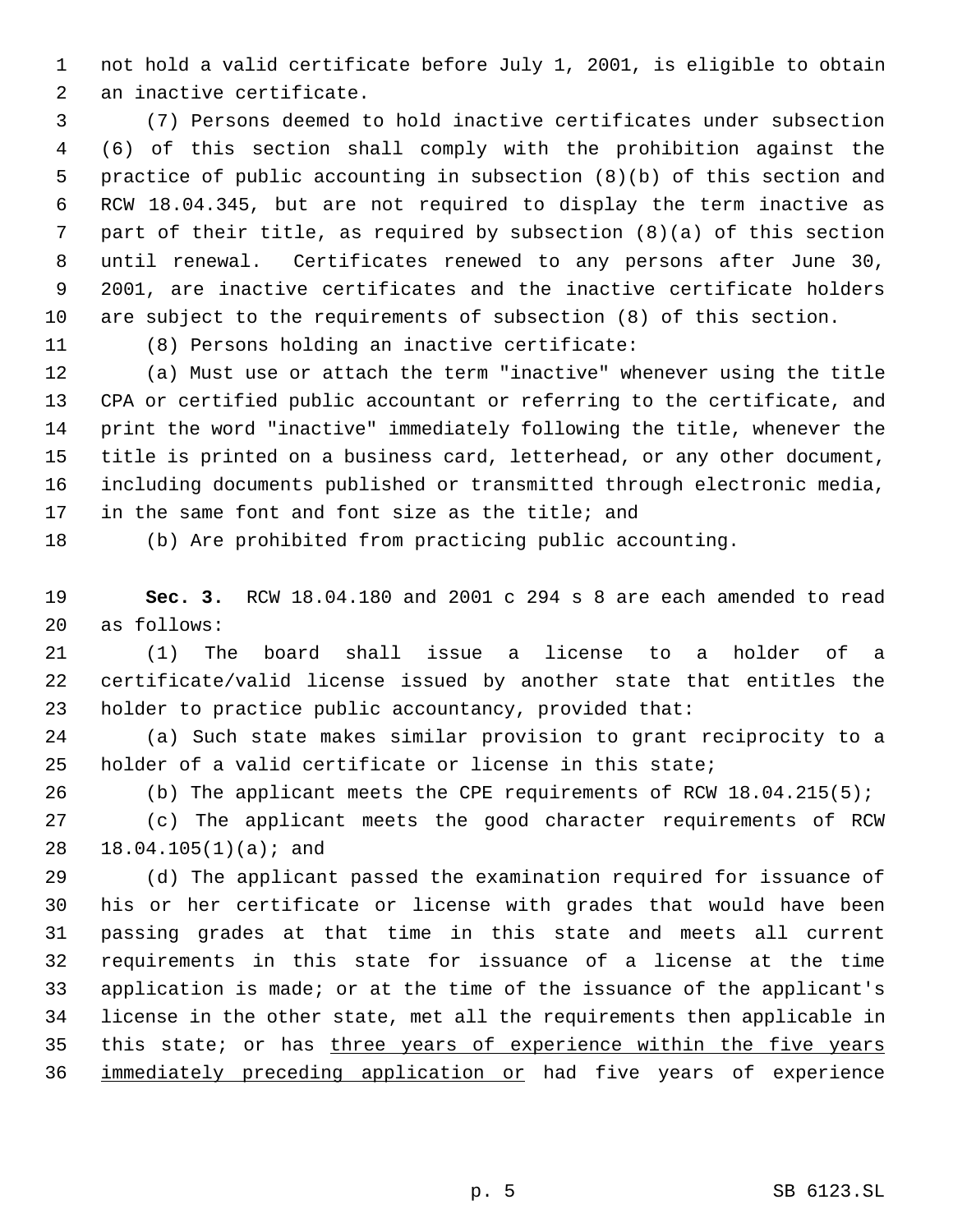within the ten years immediately preceding application in the practice of public accountancy that meets the requirements prescribed by the board.

 (2) The board may accept NASBA's designation of the applicant as substantially equivalent to national standards as meeting the requirement of subsection (1)(d) of this section.

 (3) A licensee who has been granted a license under the reciprocity provisions of this section shall notify the board within thirty days if the license or certificate issued in the other jurisdiction has lapsed or if the status of the license or certificate issued in the other jurisdiction becomes otherwise invalid.

 **Sec. 4.** RCW 18.04.295 and 2003 c 290 s 3 are each amended to read as follows:

14 The board shall have the power to: Revoke, suspend, or refuse to 15 issue, renew, or reinstate a license or certificate; impose a fine in an amount not to exceed thirty thousand dollars plus the board's investigative and legal costs in bringing charges against a certified public accountant, a certificate holder, a licensee, a licensed firm, an applicant, a non-CPA violating the provisions of RCW 18.04.345, or a nonlicensee holding an ownership interest in a licensed firm; may impose full restitution to injured parties; may impose conditions precedent to renewal of a certificate or a license; or may prohibit a nonlicensee from holding an ownership interest in a licensed firm, for any of the following causes:

 (1) Fraud or deceit in obtaining a license, or in any filings with the board;

 (2) Dishonesty, fraud, or negligence while representing oneself as a nonlicensee owner holding an ownership interest in a licensed firm, a licensee, or a certificate holder;

(3) A violation of any provision of this chapter;

 (4) A violation of a rule of professional conduct promulgated by the board under the authority granted by this chapter;

(5) Conviction of a crime or an act constituting a crime under:

(a) The laws of this state;

 (b) The laws of another state, and which, if committed within this state, would have constituted a crime under the laws of this state; or (c) Federal law;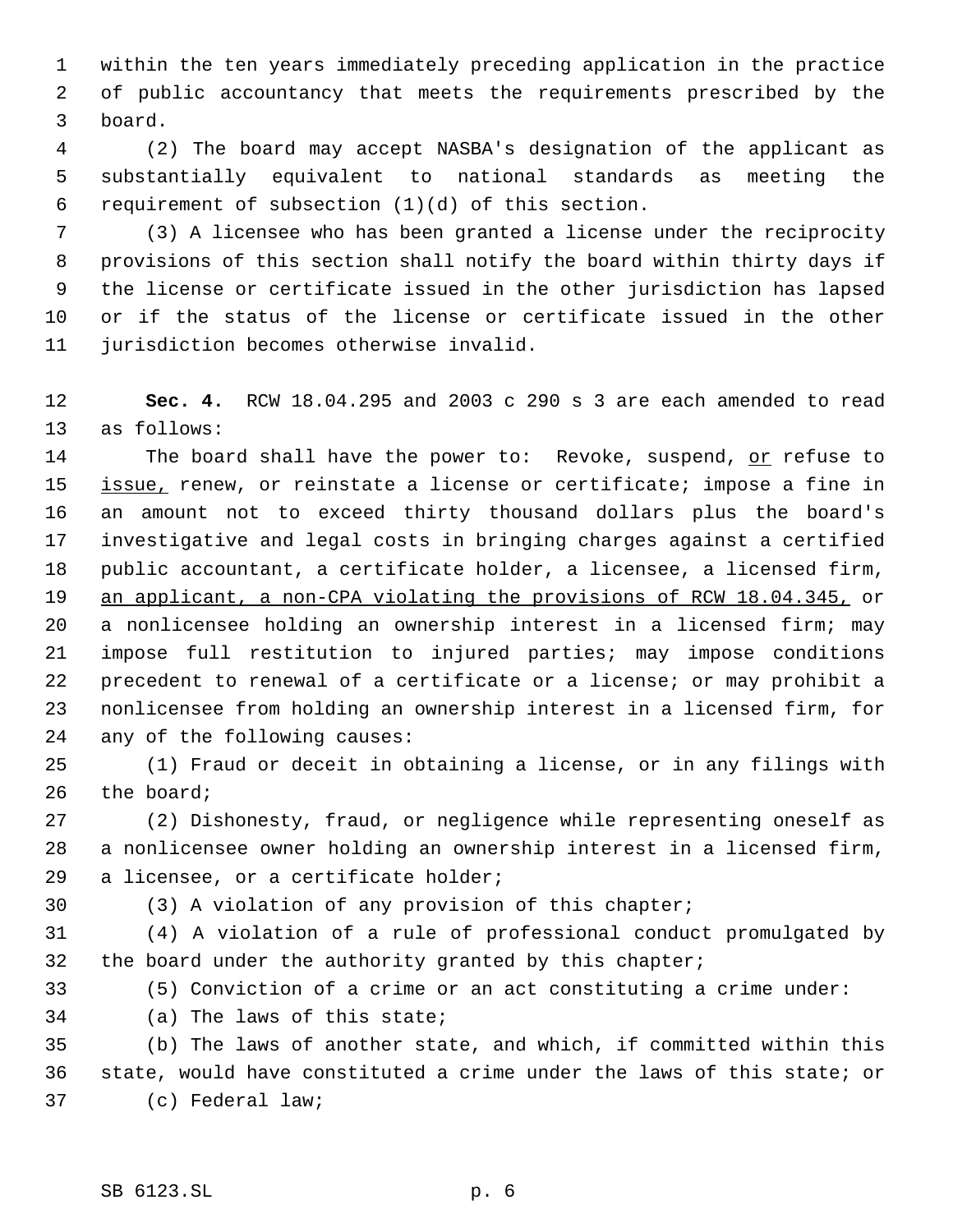(6) Cancellation, revocation, suspension, or refusal to renew the authority to practice as a certified public accountant by any other state for any cause other than failure to pay a fee or to meet the requirements of CPE in the other state;

 (7) Suspension or revocation of the right to practice matters relating to public accounting before any state or federal agency;

 For purposes of subsections (6) and (7) of this section, a certified copy of such revocation, suspension, or refusal to renew shall be prima facie evidence;

 (8) Failure to maintain compliance with the requirements for issuance, renewal, or reinstatement of a certificate or license, or to report changes to the board;

(9) Failure to cooperate with the board by:

 (a) Failure to furnish any papers or documents requested or ordered by the board;

 (b) Failure to furnish in writing a full and complete explanation covering the matter contained in the complaint filed with the board or 18 the inquiry of the board;

 (c) Failure to respond to subpoenas issued by the board, whether or not the recipient of the subpoena is the accused in the proceeding;

 (10) Failure by a nonlicensee owner of a licensed firm to comply with the requirements of this chapter or board rule; and

(11) Failure to comply with an order of the board.

 **Sec. 5.** RCW 18.04.370 and 2003 c 290 s 5 and 2003 c 53 s 120 are each reenacted and amended to read as follows:

 (1) Any person who violates any provision of this chapter shall be guilty of a crime, as follows:

 (a) Any person who violates any provision of this chapter is guilty of a misdemeanor, and upon conviction thereof, shall be subject to a fine of not more than thirty thousand dollars, or to imprisonment for not more than six months, or to both such fine and imprisonment.

 (b) Notwithstanding (a) of this subsection, any person who uses a professional title intended to deceive the public, in violation of RCW 18.04.345, having previously entered into a stipulated agreement and order of assurance with the board, is guilty of a class C felony, and upon conviction thereof, is subject to a fine of not more than thirty